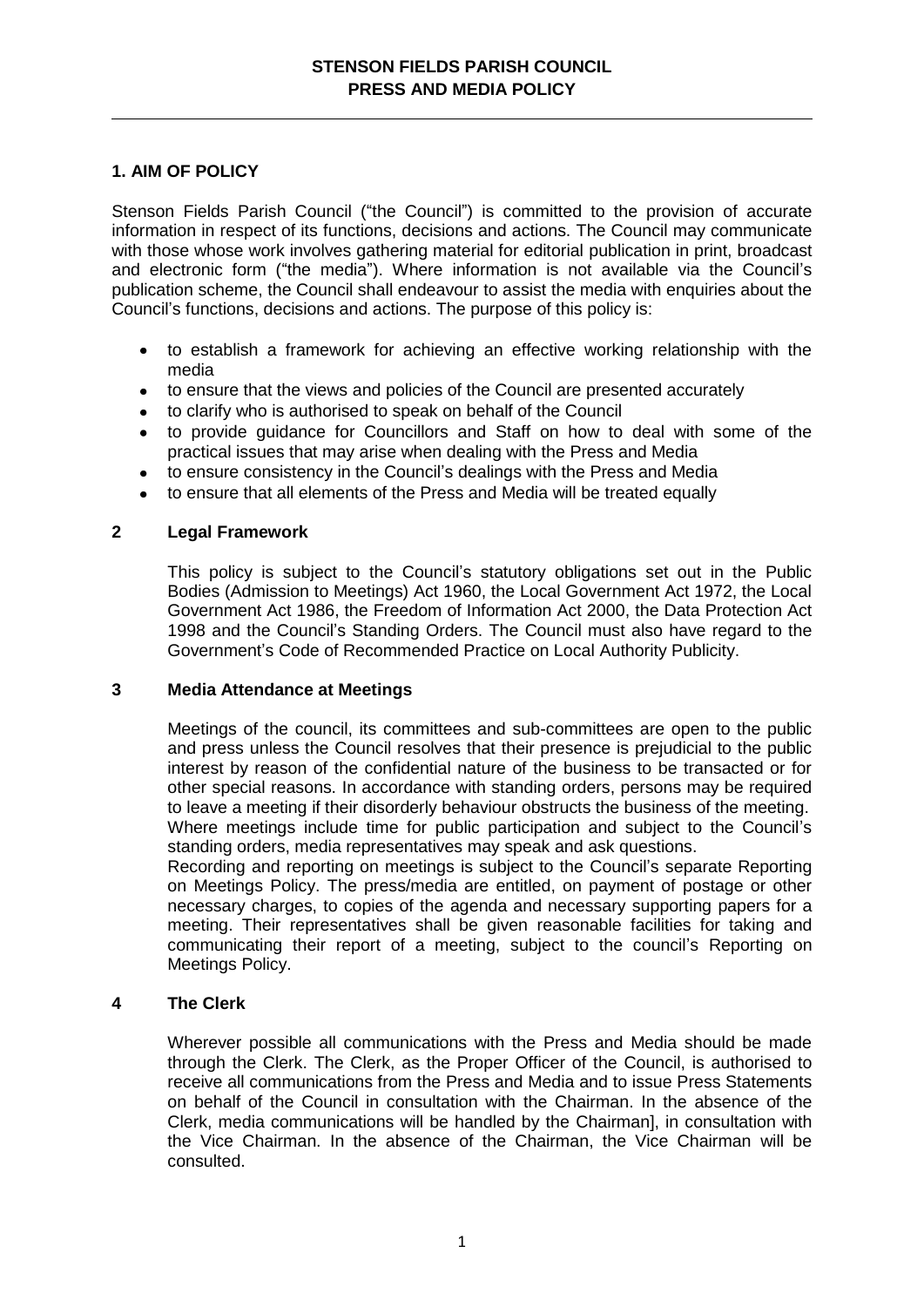Communications made by the Clerk will relate to the stated business and day to day management of the activities or adopted policy of the Council. The Clerk should not speculate on matters that have not been considered by the Council. Where such questions are put to the Clerk, the Clerk should inform the enquirer that they will be notified of a response within 24 hours where practical. The Clerk should then consult with the Chairman or relevant Councillor(s) on a suitable response, which may in fact be "no comment". The Clerk, in consultation with the Chairman or Vice Chairman is authorised to publish press statements on any urgent matters where there is insufficient time for a Council meeting.

## **5 Councillors**

Councillors should be aware that according to case law the role of Councillor overrides the rights to act as an individual. Councillors must therefore be careful about expressing individual views to the press or media, whether or not they relate to matters of Council business. Whilst it may be legitimate for a Councillor to make clear that s/he voted against a policy if this took place in an open session. Councillors should not seek to undermine a decision through the Press.

#### **6 Press releases / approaches made to the Press / Media by the Council**

Press releases may be issued proactively to alert the media to a potential story, provide important public information or to explain the Council's position on a particular issue. Press releases made on behalf of the Council will normally be prepared by the Chairman/Vice Chairman, following any meetings of the Council or Committees. If press releases are drafted by any other officer or Councillor, they must be issued by the Clerk, in consultation with the Chairman/Vice Chairman of Council or relevant Committee. In the absence of the Clerk, this authority passes to the Chairman/Vice Chairman.

A direct approach by the Council to the media seeking an interview, issuing a statement or press release or to publish an article may only be made with authorisation from the Council or relevant committee, except in the case of an urgent matter, with insufficient time for a Council meeting, when the Clerk is authorised to publish statements in consultation with the Chairman/Vice Chairman.

## **7 Approaches from the Press / Media**

Unexpected approaches from representatives of the media can lead to unguarded comments being made and great care must therefore be taken to avoid misrepresentation of the Council's policy or its position on the matter in question.

Reporters should be directed to contact the Clerk (or, in their absence, Chairman/Vice Chairman if they want to carry out an interview or obtain a statement about the Council's business and actions.

Except in the most straightforward cases, the caller should be informed that a statement will be made within 24 hours and they should be asked to set out clearly what they want to know. This will allow time for the Clerk to consult with the Chairman in producing a carefully worded response within a reasonable time.

Any verbal or written statement given by the Clerk (or Chairman/Vice Chairman) must represent the corporate position and views of the Council, not the individual views of councillors or staff held in their official capacity.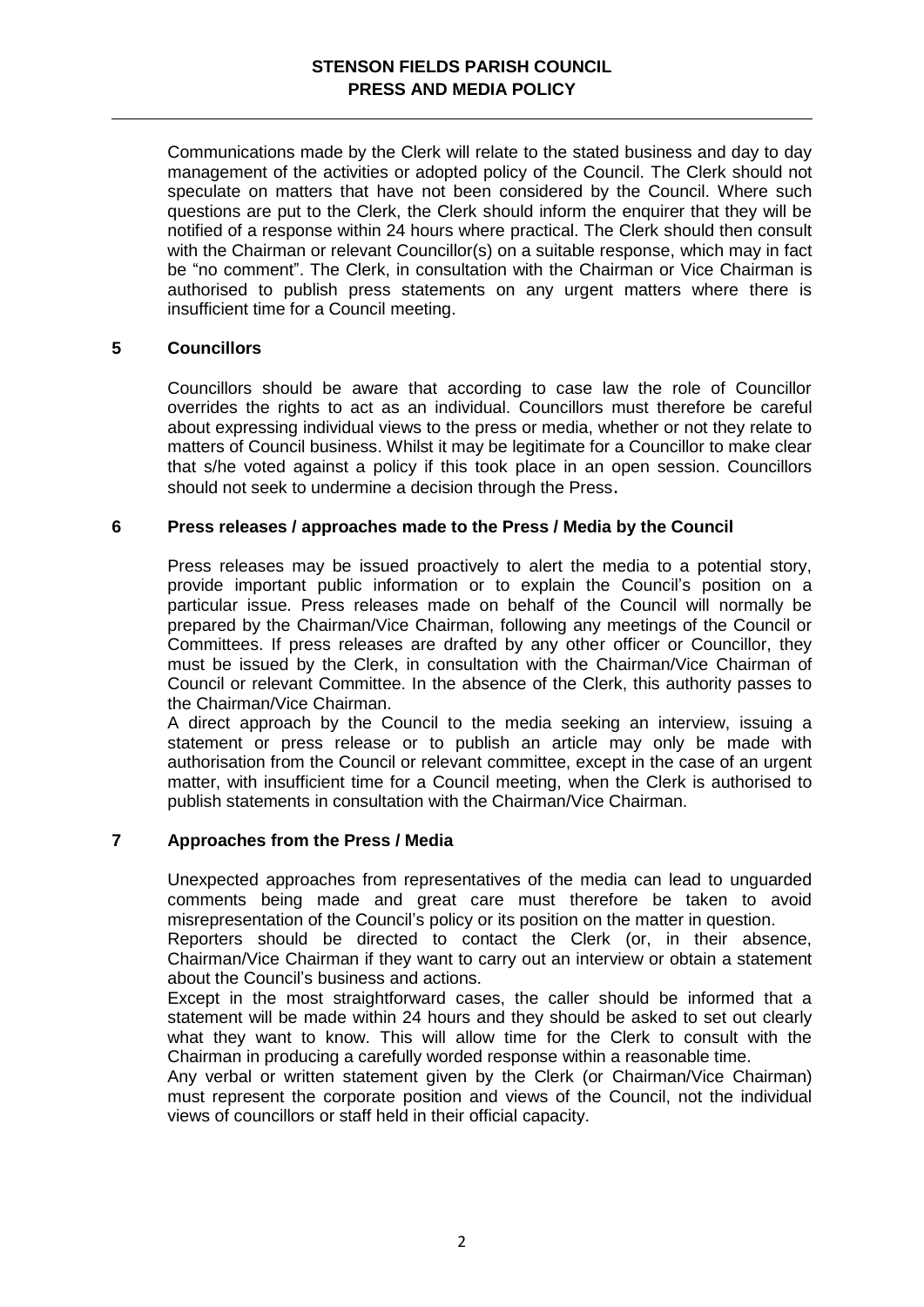Where the matter concerned has not been discussed by the Council an immediate response cannot be made and this should be made clear to the enquirer. The Clerk should then consult the Chairman/Vice Chairman on an appropriate response, which may be "no comment".

## **8 General Principles to be observed by Councillors and Staff**

- $\bullet$ Be calm
- Be informed and certain of all your facts
- Ensure that when making comments on behalf of the Council that you are aware  $\bullet$ what Council Policy is and that your comments reflect that policy
- Ensure that your comments and views will not bring the Council, its Councillors or  $\bullet$ staff, into disrepute and ensure that comments are neither libellous nor slanderous.
- Any publicity should be as objective as possible, concentrating on facts or explanation or both
- Publicity touching on issues that are controversial, or on which there are arguments for and against the views or policies of the Council should be handled with particular care.
- Issues must be presented clearly, fairly and as simply as possible, although facts,  $\bullet$ issues or arguments should not be oversimplified
- Publicity should not attack, nor appear to undermine, generally accepted moral  $\bullet$ standards
- Public funds must not be used to mount publicity campaigns whose primary purpose  $\bullet$ is to persuade the public to hold a particular view on a question of policy.
- Council resources must not be used on publicity that is, or could be misinterpreted as  $\bullet$ being, party political or on publicity which could be seen as promoting an individual member, particularly at election times.
- The Council, its Councillors and Staff cannot disclose information which is  $\bullet$ confidential or where disclosure of information is prohibited by law.
- Councillors must act with integrity and observe the Members' Code of Conduct at all  $\bullet$ times when representing or acting on behalf of the Council.
- Councillors and staff must not communicate their personal views about the Council's  $\bullet$ business, decisions and actions.
- Councillors and Staff are not permitted to misrepresent the corporate position and views of the Council or damage the reputation of others in the Council, or the Council itself.
- $\bullet$ If expressing personal views in their private capacity, Councillors are not permitted to use their title "Councillor" and staff are not permitted to use their job title. This would imply that you are stating Council policy.
- A copy of any written material sent to the Press and/or Media by a Councillor, as  $\bullet$ representing the Council, must be forwarded to the Clerk.
- A Councillor or Officer must not disclose information that is of a confidential nature.  $\bullet$ This includes any discussion with the Press on any matter which has been discussed under confidential items on the Council's or Committee's agenda or at any other private briefing.
- A Councillor should not raise matters relating to the conduct or capability of an officer at meetings held in public or before the Press.